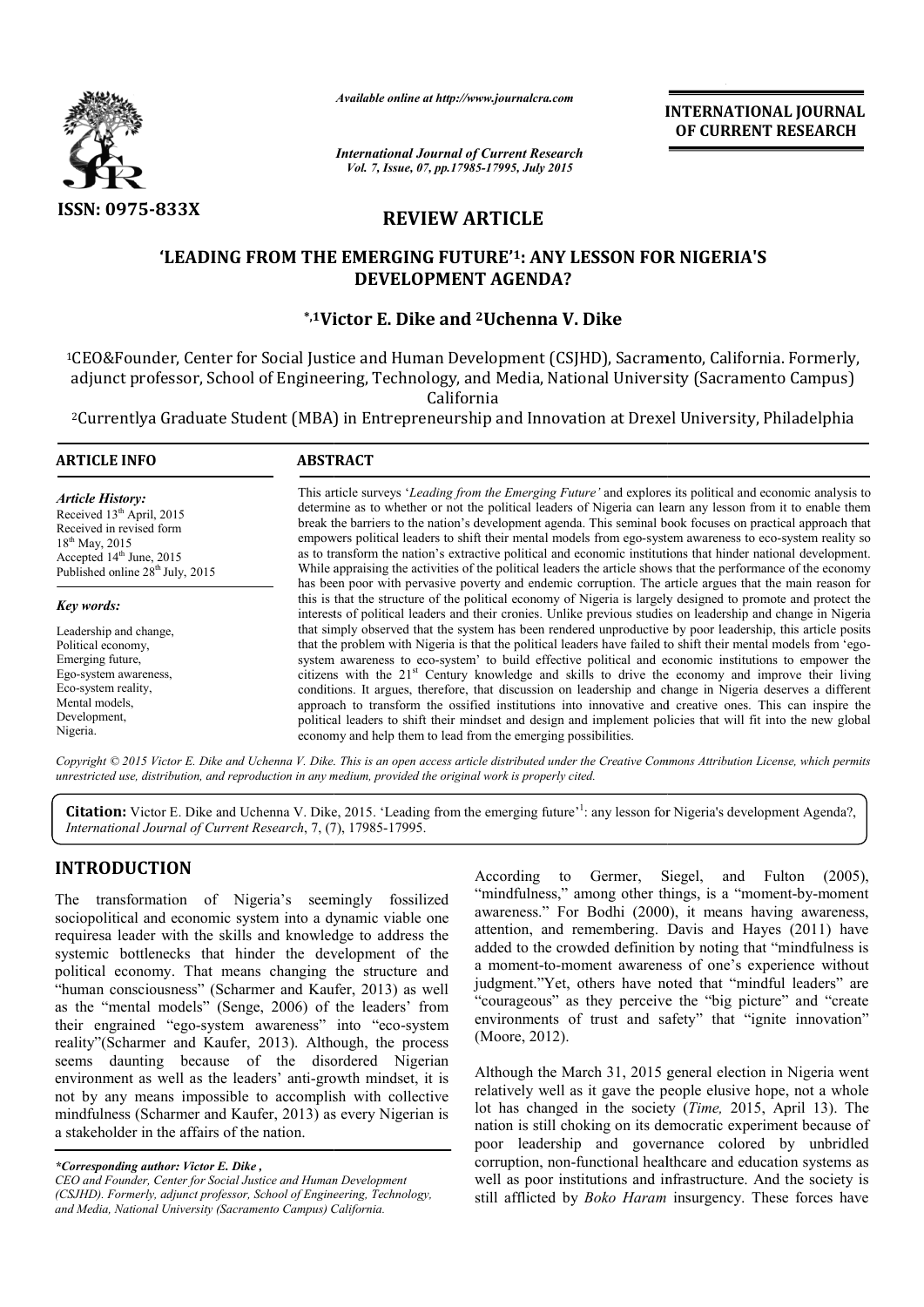resulted in a weak economy, rising youth unemployment and underemployment, poverty as well as insecurity in the society (*Time,* 2015, April 13).

There are conflicting reports on the rate of unemployment in Nigeria because of paucity of data. Available pertinent information, however, shows that Nigeria's unemployment rate is about 24 percent (this appears a very conservative figure). But youth unemployment rate is put at over 50 per cent, which represents about 64million people (*Business Day* (*Editorial*), September 12, 2014, Para3). However, for the new *Oxford Poverty and Human Development Initiative* (OPHI), Nigeria's poverty rate is hovering around 43.3% of the estimated population 170million (as cited in *This Day*, November 18, 2014).

Three groups of unemployed youths have been identified in this article: university graduates, high school graduates not yet enrolled in any university program, and those who did not complete high school education. Others that have added to the rising rate of unemployment include people who choose to leave their current job to retire, those who went back to school for career change, and those who take a position at another organization. Most of the unemployed youths in Nigeria are vulnerable to anti-social activities as they are struggling to make ends meet without any form of government assistance. The political leaders, because of their negative "mindset" (Dweck, February 26, 2006) are not taking responsibility for these problems as every one is blaming everyone else. Nigeria's leaders, it appears, hate to be held accountable for anything. It has been noted that the mirror has two faces. The root cause of the present social, political, and economic predicaments in the society is not the making of the leaders alone, but collective selfishness (see Anderson, 2013). Everybody in Nigeria, it seems, wants to be in a leadership position whether or not they have the skills and knowledge to stimulate healthy competition, increase the wealth of the nation, and create economic opportunity for everyone. However, leadership is not about revenue sharing, but about working for a common purpose, moving people to action, and to create wealth (or a healthy economy). These are possible with leaders who have growth mindset (Dweck, February 26, 2006) and are, therefore, committed to improving the living conditions of the people.

As noted, the challenges facing Nigeria appear deep-rooted in the mindset of the leaders and the nation's extractive political and economic institutions (Acemoglu and Robinson, 2012). With this there is a serious disconnect between ego-system thinking and eco-system reality (Scharmer and Kaufer, 2013). However, everybody has either a growth mindset or a fixed mindset (Dweck, February 26, 2006). It has been observed that our mindsets guide our individual interpretation and reactions to events around us. People with fixed mindset are said to focus on judging others and are often selfish. But individuals with growth mindset are also monitoring what is going on around them, but they are not focused on judging others (Dweck, February 26, 2006). The state of our mindsets (Dweck, February 28, 2006) or our mental models (Senge, 2006) affect what we do–our performance, decision-making process and how we manage ourselves; it also guides our view of the world around us.

According to Albert Einstein's famous dictum, we cannot solve our present problems with the same level of mindset or consciousness that created them. The failure of the political leadership to change their mindset and embrace creative and innovative ideas that will transform and restructure the society, Nigeria's education and healthcare systems will continue to threaten the growth and development of the economy as these are the engines that drive individual and national productivity. But "failure is not an option" (Blankstein, 2010) for Nigeria. What Nigeria will become is what the leaders and followers in the society have decided to create. For Nigeria to move forward socially, politically, and economically, the leaders and followers (in collective leadership) should therefore have a deeper shift in their mindsets and gravitate towards "ecosystem awareness" from their engrained "ego-system thinking" (Scharmer and Kaufer, 2013:11; also see Anderson, 2013). Without question, majority of the people wants a leader with growth mindset who can lead from the emerging future possibilities.

### **Purpose**

This descriptive article reviews leadership in Nigeria as it investigates whether the political leaders can learn any lesson from *Leading from the emerging future* to enhance national development. The book focuses on practical approach that will enable the leaders to shift their mindset from their engrained ego-system awareness to eco-system reality. Therefore, this article seeks to discuss some of the critical issues raised in this book as they relate to leadership and development problems facing the nation.

#### **Research Methods**

Information for this article were mainly derived from *Leading from the emerging future*, the research and analysis of other scholars, analysts and practitioners in the field as well as pertinent academic journals and magazine articles to the issues in discourse. The primary method of study was, therefore, an extensive review of available related literature for an in-depth analysis of leadership and development problems in Nigeria and their implications on the entire society. The multiple sources of information were properly evaluated and analyzed to determine their validity.

#### **Problem Statement**

Debates about the absence of effective leadership in Nigeria and its underdevelopment status have been going on for decades as the leaders have been unable to change their mental models (Senge, 2006) that are critical in transforming the system. Yet, the political leaders appear to think that Nigeria can be transformed into an industrialized society without changing their mentality, reframing their meaning of leadership and designing and implementing functional public policies. The political leaders of the developed as well as those of the emerging nations could not have transformed their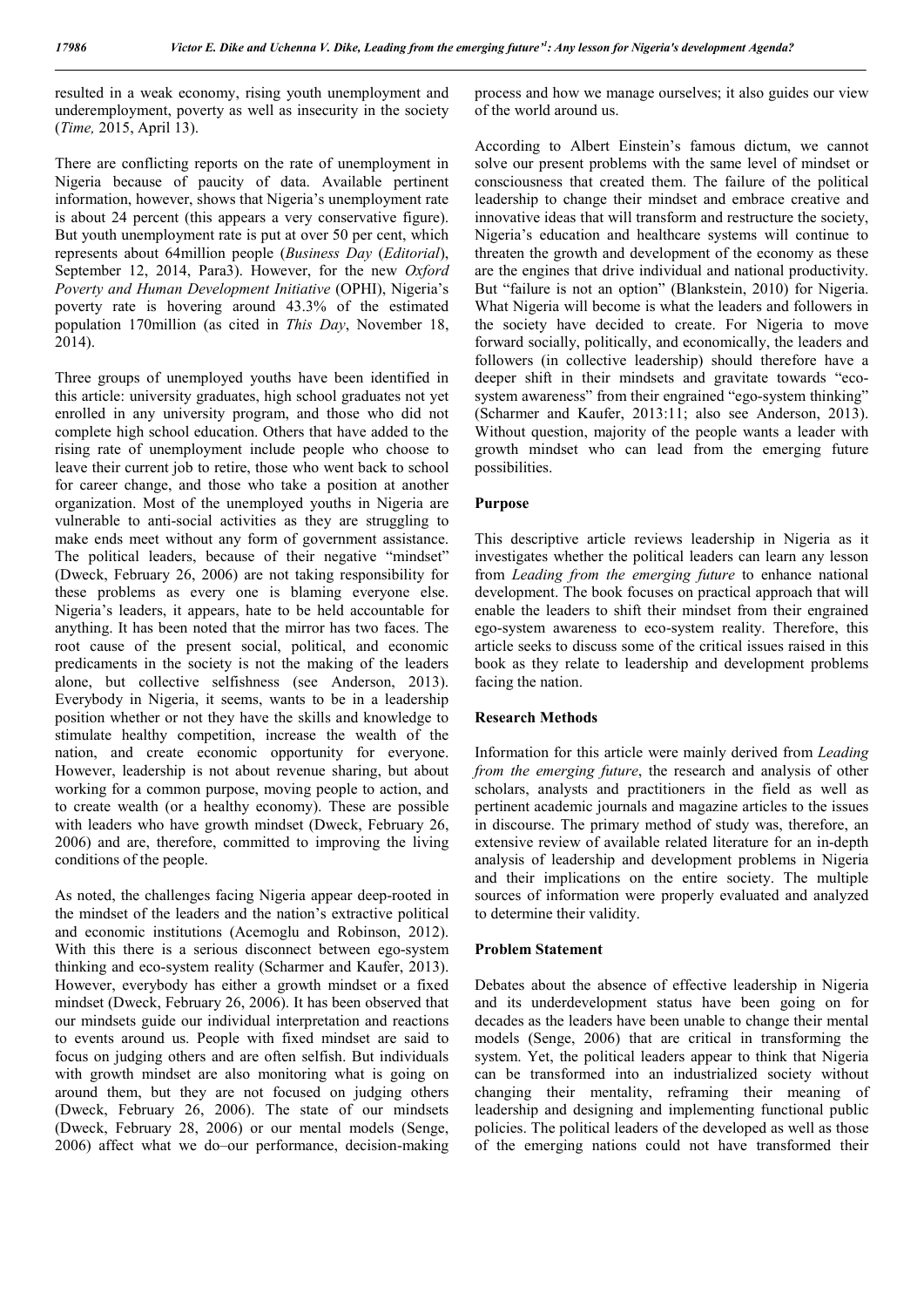economies into the healthy and productive state they are today without shifting their mentality.

## **Research Questions**

This article focuses on the following questions: Why is it difficult for the political leaders of Nigeria to change their mindset from 'ego-system awareness' to 'eco-system reality' and develop the nation? How can the policymakers shift their 'mental models' to lead from the emerging possibilities?

### **Designing and implementing a new Strategy**

With their knowledge and skills the leaders of developed nations are known to possess the capability in managing difficult situations by crafting and implementing functional strategies that align with the culture of their societies or organizations. That is different from the case with Nigeria. When a society, a person, or an organization has a problem, the first instinct will be to find a solution(s) to the problems (Kahane, 2005). A well-designed strategy is a symbol of action that will enable the authorities to achieve the desired goal – whether it is changing the behavior of a people or engineering a social change. By definition, a strategy is a "game plan" to achieve one or more goals. It is a plan, a "how" and "a means of getting from here to there" (Mintzberg, 1994:23).In addition, a"…strategy is a solution to move from where you are now to where you want to be" (Bucknell, 2011, April 12, Para 3).

As noted earlier, Nigeria is facing myriad social, political, and economic problems. Yet, the leaders do not appear to have growth mindset (Dweck, February 26, 2006) as well as the skills and knowledge to design and implement effective strategies to resolve the issues facing the nation. For instance, they are unable to tackle corruption that is ravaging the society, resolving the infrastructural and institutional problems, improving its standard of education, and rebuilding the economy. The nation's system of education and that of the economy must align in order to make a difference in the life of the people. The political leaders should flip the lens a little to work out ways and means to serve a common good. They should collectively "develop cross-sector platforms of innovation and leadership" (Scharmer and Kaufer, 2013) for positive change in the country. One wonders why Nigeria is hard to change in spite of the human and material resources at its disposal. It appears, however, that Nigeria's leadership quality is in its DNA. As observed earlier, the fundamental causes of Nigeria's weak economy are poor leadership and governance that contribute immensely to the corruption scandals littering the political landscape, non-functional infrastructure and institutions, low quality of education as well as lack of practical skills and knowledge to drive the economy. There is no discernable change of attitude on the part of the leaders to address the shortfalls in the system. The leaders are not willing to put their egos aside and listen to the people. They are, therefore, mired in what has been branded "egosystem awareness" (Scharmer and Kaufer, 2013). The leaders worry about the realities in the eco-system only when there are serious national issues that threaten their own well-being as was in the case of the *Ebola* crisis (Freeman, 2014, in *The* 

*Telegraph*, October 26, Para1) that has been described as "an epidemic without mercy"(*Time,* 2014, September 22:11).

Political stability in any society comes from the development of the institutions and infrastructure that drive the economy, create of employment, and take care of the needy. Nigeria has abundant natural and human resources that will enable the people to tackle their family and community obligations, only if the leaders can change their "mental models" (Senge, 2006) and transit from their "ego-system awareness to eco-system reality" (Scharmer and Kaufer, 2013). Without the political leaders reframing their thinking model, their meaning of leadership, and fixing the infrastructure and institutions that drive the economy; and without transforming the education system into the  $21<sup>st</sup>$  century model and empower the youths with the knowledge and skills to compete effectively in the knowledge-driven global economy (Banks, 2008); and without addressing the needs of the growing number of the citizens in penury and poor health, the society will remain chaotic, unproductive and underdeveloped.

## **'Reframing Leadership' in Nigeria**

Debates about the seemingly absence of effective leadership in Nigeria have been endless. For instance, Achebe (1983:1) has observed that "the problem with Nigeria is the failure of leadership." Others have noted that there is poor leadership in Nigeria because most of the leaders are mired in a sense of entitlement in their actions, beliefs, and attitudes (Akor, 2014, in *Africanhadithi.com*; Ani, 2014, in *New Telegraph*, November 19).Nigeria does not need a leader with a sturdy sense of entitlement and bad attitude, but one who can tackle the intractable problems facing the nation. Without any doubt, the people would like their myriad social, political, and economic problems resolved by the political leaders. Specifically, they would like to have an enabling environment and a healthy economy; peace and stability in government; good roads; and functional hospitals and schools. Additionally, they would like their human and civil rights that are being trampled upon by the leaders respected. The leaders talk about these issues without resolving them; instead, they lock themselves up in their lofty offices dishing out orders that are unimplemented. But the people may not get the essential services they need without the leaders reframing their meaning of leadership (Bolman and Gallos, 2011).

The political leaders of Nigeria do not seem to understand the real essence of leadership True leaders are the servant of the people and have passion and understanding for those they lead (Hunter, September 1, 1998). They are known to resolve conflicts by reframing the situation, which means "looking at the situation with a new set of eyes" (Dyson, 2014, para1). When the leader reframes, it will enable him or her to respond to situations by commanding control with confidence (Dyson, 2014). As noted, leadership is not in the position; it is responsibility and accountability; and it is for the good of society to enable the people to achieve their full potential. Instead of providing them with the necessary services, the political leaders of Nigeria use government policies to buy support from the gullible masses.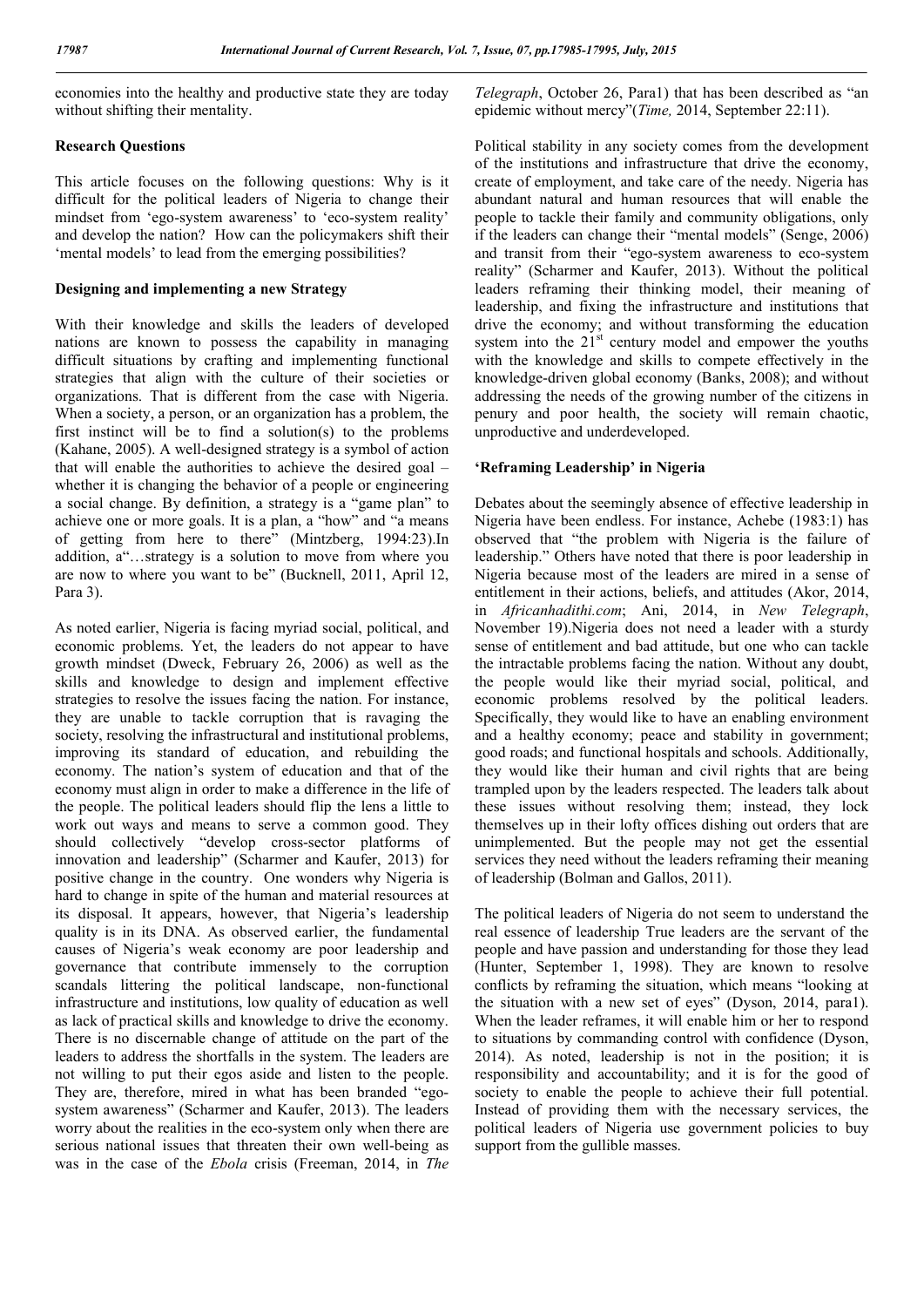It has been observed that personal growth (or personal development), integrity and vision are among the component parts of leadership. Therefore, the leaders must change their mindset in order to lead from the emerging future possibilities (Scharmer and Kaufer, 2013). As Peter F. Drucker has noted, "You cannot manage other people [or a society] unless you manage yourself first" (Drucker, August 23, 2010-edited and with Introduction by Rick Wartzman:173).

Although there are other styles of leadership (Autocratic, Democratic Participatory, *et cetera*), in *Leadership,* Burns (1978) emphasized two types: a) *transformative*; and b) *transactional*. *Transformative* leaders are those who have a vision to mobilize people to action, while *transactional* leaderships are addicted to *quid pro quo*-"If you scratch my back, I will scratch yours" (see Banks, 2008: 94). This style of leadership seems pervasive in Nigeria. Yet, another type is leadership that hands down orders from top to bottom. Transactional style of leadershipis mostly adopted by leaders who want utmost control over the decision-making process in an organization (Kouzes and Posner, 1995). Also, most of the leaders of Nigeria appear to fall within this category as the society has powerful leaders without effective institutions to tame their actions. Many people in the society wish to be leaders, but very few understand the essence of leadership. True leadership is about serving the people; it is about having a sense of responsibility*;* it is about providing the people the service they need, or "getting things done through people" (Northouse, 2007). In addition, leadership is about inspiring others to excel. In a democratic society, power is said to come from the people at the grassroots. In making decisions the leaders must take cognizant of the opinions and perceptions of the people. The essence of leadership, as it has been observed, is setting direction and lure others (followers) to align with it to achieve mutually desired outcomes. Therefore, the leader will assume responsibility for what went well and what went wrong. Put differently by Scharmer and Kaufer (2013): "The essence of leadership has always been about sensing and actualizing the future."

Nigeria's political leaders are filling their pockets with public money instead of serving the people. To move forward, Nigeria's leaders must change their mindset and the people must not allow them to continue "patching problems," instead of "redesigning" the system to make it function effectively (see Anderson, December 2013, para20). The leaders should also learn to become "servant leaders" (Greenleaf, November 2002) and better listeners so as to *transactional* empower the people with the skills and knowledge they need to become more productive. Additionally, they should be "grounded in mindfulness and service" (Maqueda, 2014, April 18, Para1) to enable them design and execute effective policies, and offer solutions to the nation's myriad social, political, and economic problems. That means reframing leadership and the environment.

#### **Reinventing the environment**

Nigeria's extractive political and economic institutions that has created poor environment for economic activities do not engender incentive for the citizens to save, invest, and innovate. Power and wealth are concentrated in the hands of those controlling state apparatus. In other words, only those in control of or connected to those in political power are benefitting from the system. This has destroyed the environment thereby rendering the system ungovernable without functional law and order and without creating economic incentive to enable the citizens play the pivotal role of revitalizing the economy. This will help to bridge the growing gap of income and economic inequality in the country.

As human beings our actions, attitudes, and beliefs are defined by our "physical environments"(Dewey, 1934:345). As such, we cannot remain in a dysfunctional environment and expect good outcomes in what we do. As our "physical life" is affected by the "physical environment" (Dewey, 1934:345), so also our nation's chaotic environment affect the quality of attention the people give to their actions. For instance, the environmentis corruption-charged; and that has affected the "moral life" (Dewey, 1934:345) of the people and the health of the economy. Therefore, "No permanent solution is possible save in a radical social alteration"(Dewey, 1934:343). The political leaders can only change the system by changing their mindset or mental models (Senge,2006). They are always on each other's throat with petty politics (*The Economist*, January  $4<sup>th</sup>$ -10<sup>th</sup>, 2014:31), instead of dealing with broad national issues and creating an environment that would accommodate the interests of the diverse population. For instance, the former president, Chief Olusegun Obasanjo, during the run up of the March 31, 2015 general election, was always very critical of the policies of president Goodluck Jonathan (*Vanguard,* December 12, 2013), instead of working collaboratively with his administration to build a stable and brighter future for the society. It is the general believe thatthe Chief Olusegun Obasanjo's anti PDP activities likely contributed to president Goodluck Jonathan (PDP) defeat by General Muhammadu Buhari (APC) in the general election. But General Muhammadu Buharidoes not appear to be the messiah Nigerians have been waiting for as he does not seem have the skills and knowledge to work with the national assembly and tackle the problems facing the nation (*Time*, 2015, April 13:12). Also, instead of designing and implementing effective monetary policies to build a healthy economy, the former governor of Central Bank of Nigeria, Mallam SanusiLamido Sanusi, who is now the Emir of Kano, took delight in heating up the polity by alleging that the NNPC failed to remit about \$49.8billion to government's coffer (*Vanguard,* December 23, 2013).

Furthermore, the long-running misunderstanding between the Federal Government and the Academic Staff Union of Universities (ASUU)-a union of university academic professors founded in 1978-(*Punch*, December 31, 2013), disrupted the academic calendar of higher institutions for months. In addition, the relentless drop in global oil prices is putting enormous economic pressures on the government that lacks any solution to the problem. The energy wasted on all these sociopolitical plots could have been channeled towards retooling the education system to open the nation "up to the highest future possibilities" (Scharmer and Kaufer 2013). Everyone seems to agree with the general observation that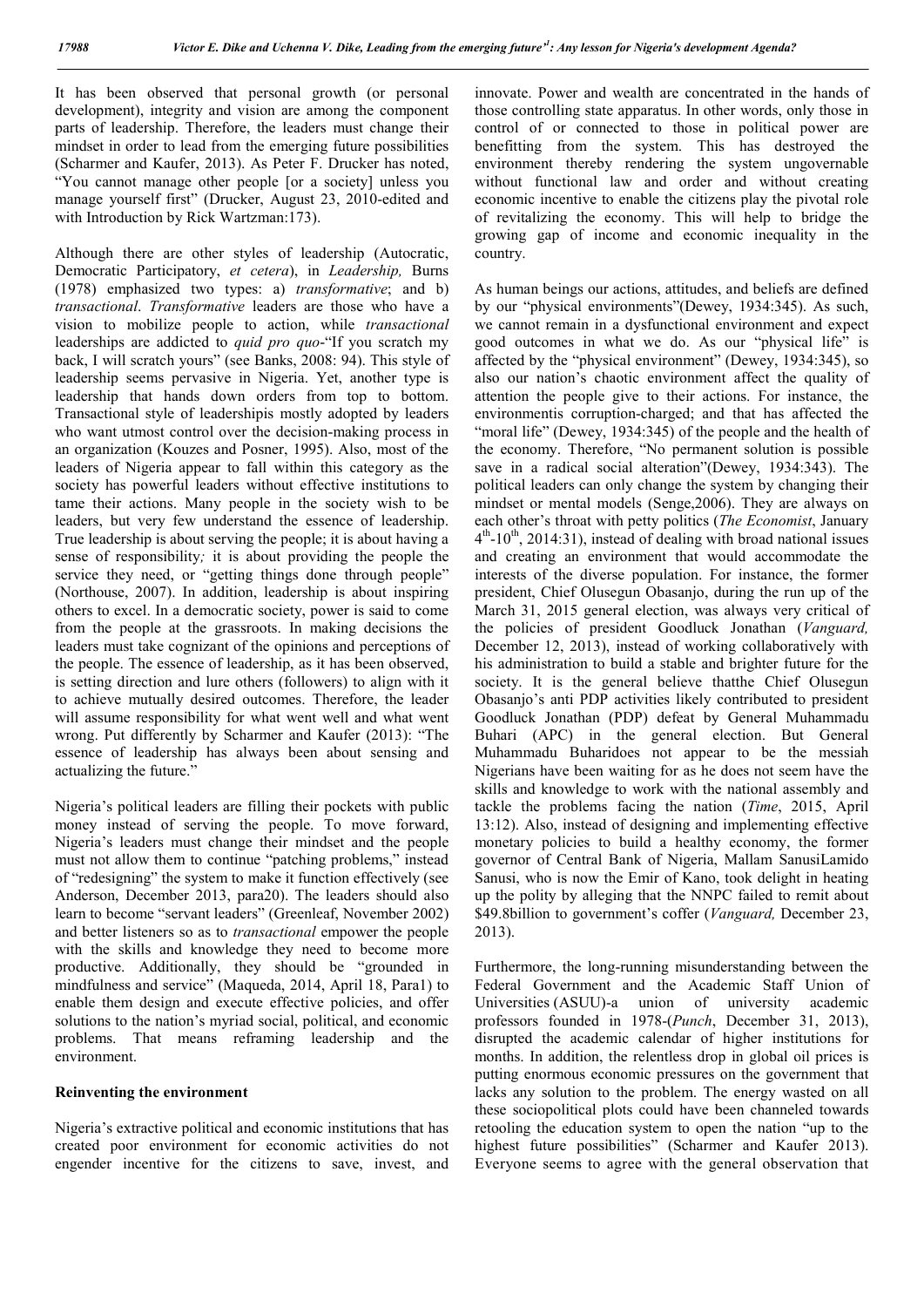corruption and economic mismanagement (Ross, 2014), which has scared away both domestic and foreign investors from the economy, is a major part of the problem. Corruption has created a sink hole that has swallowed the fund budgeted for restructuring the nation's education system.

### **Radical Transformation of the Education System**

As noted earlier, Nigeria is facing major challenges, including crisis in the education system. In particular, the education system lacks proper funding and planning (Afolayan, November-December 2014); teaching and learning are based on theory with little or no practical application of what the students learned in the classroom. Practical application is the way for any society to become innovative and creative and, therefore, to produce results the people wants (Scharmer and Kaufer, 2013). The ultimate goal of teaching is to ensure that students develop a deep understanding of the subject matter and interconnected knowledge and skills they can draw upon when needed (Banks, 2008). The problem facing the nation's education and other facets of the polity is dictated by the extractive political and economic institutions and the leaders who have failed to shift their mindset toward progressive and destructive innovation for economic success. Nigeria's repressive political and economic institutions have contributed immensely to eventual socioeconomic decay or stagnation (Acemoglu and Robinson, 2012). To transform the education system, the leaders' education policies must shift toward promoting favorable institutions and progressive innovation (Acemoglu and Robinson, 2012). The teachers and administrators in the education sector should be motivated to acquire the knowledge and skills needed to introduce practical education that works (Banks, 2008). It has been observed nations rise when they design and implement pro-growth education policies, create political institutions that share power (Acemoglu and Robinson, 2012), train and educate productive workers. But they fail when the institutions fail to adapt to the environment or when the powerful political elites benefiting from the *status quo* prevent the institutions from being transformed. To move forward, Nigeria's leaders should create progressive political and economic institutions, adopt education system and teaching and learning methods that have been tested by successful countries so as to adapt them to fit into Nigeria's environment.

While some educators and policymakers think that investing in technology only will improve the education standards and student performance, others have different opinion. For instance, Daniel Goleman in his inspiring new book, *The Triple Focus: A New Approach to Education,* co-authored with Peter Senge, thinks that 'blend in lessons in social and emotional learning can help students better understand themselves, their peers and the larger systems around them'. Such instructional techniques can improve both social skills and academic performance (Goleman and Senge, 2014). Improving Nigeria's education system should go beyond rhetoric. The leaders should adopt effective teaching, learning and education reform that will add value to the system. It seems only possible through building mindful schools and training mindful educators – those who have the welfare of students at heart, and are committed and motivated to making teaching and learning enjoyable. It has been observed that mindfulness is an antidote to the diseases of the twenty-first century life (Cullen, 2011).

Perhaps, because of poor investment in human capital development (education and health care) the graduates Nigeria's secondary schools (high schools) churn out yearly by the educational institutions are ill-prepared to face the rigors of university education. To reverse this ugly trend, leaders of the secondary school education sub-sector should develop progressive policies and educate the educators so that they can empower their students with the knowledge and skills to become effective participants in the  $21<sup>st</sup>$  century economy (Banks, 2008). Lack of proper attention in preparing high school graduates for university education seems to pose serious problems for the development of creative, innovative and productive citizens. For the workers to compete effectively in the  $21<sup>st</sup>$  global economy (Scharmer and Kaufer, 2013) the education system should be transformed to empower workers with the  $21^{st}$  century knowledge and skills (Trilling &Fadel, 2009). Nigeria's education sectorneeds leaders "who are transformative in orientation" (Banks, 2008:94). Without retooling the education system and arming the workers with appropriate skills and knowledge; without abolishing policies and politics that are inimical to economic development and prosperity, Nigeria cannot be transformed into a productive society. Developed and progressive countries became what they are today because their people fought and overthrew the powerful political elites who dominated political and economic power and create a society where political rights were properly shared and the government became responsive to the needs of the people (Acemoglu and Robinson, 2012). To improve the nation's education system the educators should first be educated and motivated to empower their students, because the quality of faculty and teachers matter (Kezar and Maxey, November 2014) in the quality to teaching and support they provide the students.

The education leaders are good at blaming the teachers and students for the poor performance in external examinations, such as WAEC and NECO without taking responsibility for their own contribution to their poor performance. Since quality matters the leaders should develop an education system that serves the society well. They should upgrade the status of the educators, treat and respect them like other professionals; they should empower them to make better decisions (Banks, 2008) and effectively perform their duties. "A teacher's skill makes a difference in student performance" both "in school and their feelings of well-being" (Saphier *et al*., 2008).

Teachers are the unsung heroes in the society (some people would argue it is the same in every society around the globe)!As a profession, the society should honor and value the teachers, support them with the resources they need to enable them grow and develop, pay them meaningful salary (living wage), and treat like professionals they really are. More importantly, teachers should be empowered with the necessary instructional support (assigned mentors and emotional support experts) for them to perform their well. The nation's education curriculum should be restructured to include conflict creative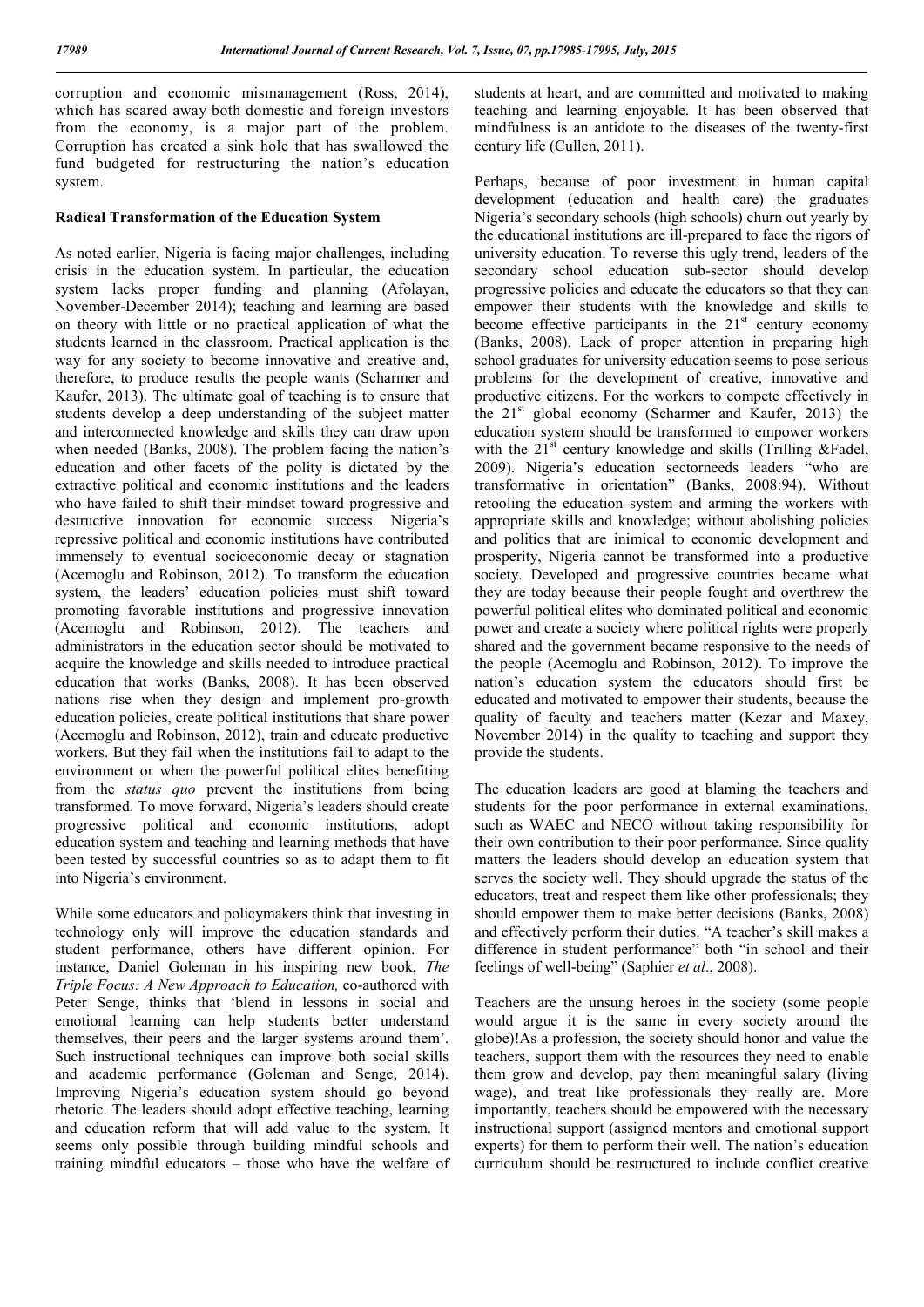resolution skills as well as social and emotional intelligence learning. As future leaders, teaching the youth good communication skills, ability to manage their emotions creatively and good decision making process are also imperative.

But it is unreasonable to expect the disrespected teachers to educate and motivate the youths; the society should expect to get only what it has invested in the education system. As John Dewey has observed: "…we receive but what we give…"(1934:214). When teachers feel honored they will develop the capability and commitment to educate their students and empower them with the skills, knowledge, and attitudes to "become change agents [in the] society" (Banks, 2008:97). The bottom line is that the society should reform the educational institutions by discarding the education policies that don't work because the state of the education system will affect the conditions of the whole system, including the healthcare system.

## **Transforming the Health Care System**

The quality of political and economic institutions (including the healthcare institutions) matter in socioeconomic development in societies around the globe (Edison, 2003; Hoff, 2003). Without creating an inclusive political and economic institutions sustainable growth and development is difficult, if not impossible. For Acemoglu and Robinson (2012:x) "institutions that encourage prosperity create positive feedback…that prevent efforts by [greedy and selfish political] elites to undermine them". While healthcare is said to be getting better in the developed world, Nigeria's healthcare system, like the educational system, does not appear to meet the needs of the people. Put differently, Nigeria's healthcare institutions are not yet in the season of celebration. There are poorly equipped hospitals and health clinics strewn all over Nigeria (Dantiye, 2015, in *Daily Trust*, January 2; *Guardian*- (editorial) November 27, 2014). And like the educational institutions, the healthcare institutions are lacking the emerging 21<sup>st</sup> Century medical science and technologies that would enable the healthcare workers to provide high quality health services to the poor who need them most (Adejoro, 2015, in *Daily Times*, January 1; Musawa, 2014, in *Leadership,* December 3).

The healthcare providers cannot provide good quality health services without effective institutions, proper training and resources. Worse still, they operate in unsafe work environments (Dantiye, 2015, in *Daily Trust*, January 1). Transformation of the healthcare system should therefore "revolve around transforming the relationship between patients and the healthcare providers" (Scharmer and Kaufer, 2013). That means changing the mindset of the political leaders, the attitude of the elites and by creating pro-growth healthcare policies and institutions. As noted earlier, there are many communities in Nigeria without basic healthcare facilities; and the people do not have access to primary health care services (Adejoro, 2015, in *Daily Times,* January 1, para20) taken for granted in the developed world. Consequently, thousands of Nigerians die every year from preventable diseasesor minor ailments' such as high blood pressure, hypertension, prostate

cancer, diabetes, breast cancer, maternal child birth issues, and malnutrition (Musawa, 2014, in *Leadership,* December 3). Due to ineffective political and economic institutions as well as the deteriorating health system the political leaders (and others who can afford it)often travel abroad to receive high-quality healthcare servicesat the expense of the public (Dantiye, 2015, in *Daily Trust,* January 2; Adejoro, 2015, in *Daily Times*, January 1). The ordinary citizens they left behind often resort to predatory pastors in the mushroom churches littering the landscape for salvation and private assistance to resolve their basic health problems(*Guardian*-editorial, 2014, November 27). To produce a healthy productive workforce for the  $21<sup>st</sup>$ century economy, and to build a stable society, the leaders should rethink the ways they manage the nation's healthcare institutions.

The ineffective political and economic institutions (as noted earlier) are inimical to the growth and development of the society. Medical doctors and other healthcare workers are often on strike to press home their demands over diverse issues, including non-payment of salaries and allowances, which often lead to unnecessary loss of lives (*Punch*, 2014, October 16). As a result, many Nigerians have lost fate in the healthcare system as they perceive the healthcare workers as unreliable, unskilled, undereducated, and not kindhearted health care providers (Dantiye, 2015, in *Daily Trust,* January 2). Some people think that the healthcare professionals care only about their remuneration than provision of health services to the needy (*News Agency of Nigeria*-NAN, 2014, October 18).

The health care workers have the right to protest under democratic rule. The protest may have exposed the rot in the health care institutions. As Travis Smiley has noted, "The suffering of everyday people gets rendered invisible if they don't find a way to express it" (*Time*, May 11, 2015:39). Nigeria's leaders must find the political courage to address the critical healthcare issue. Everyone should have access to high quality health care that is being enjoyed only by the rich and powerful political leaders. The administrators of the healthcare institutions, in collaboration with the global medical community, should transform and modernize the nation's healthcare system for the benefit of everyone. Put differently, "We must find the courage to address what kind of nation we want to be" (Smiley, 2015, in *Time*, May 11, p.39). Building functional health care facilities in every community to deliver high quality health services to the citizens as well as building a healthy economy is imperative. But this requires an effective institution and a transformative leader who is committed to working collectively with others in the society to build a healthy economy.

#### **Building a healthy economy**

This seminal work, *Leading from the emerging future*, also discussed what it branded the "logics of institutional power" as well as the process of "transforming the field structure of an institution" (Scharmer and Kaufer, 2013). It avers that unless a society succeeds in "transforming the key institutions that constitute" its "systems" it will be unable to tackle both the global and domestic challenges it faces. The authors advised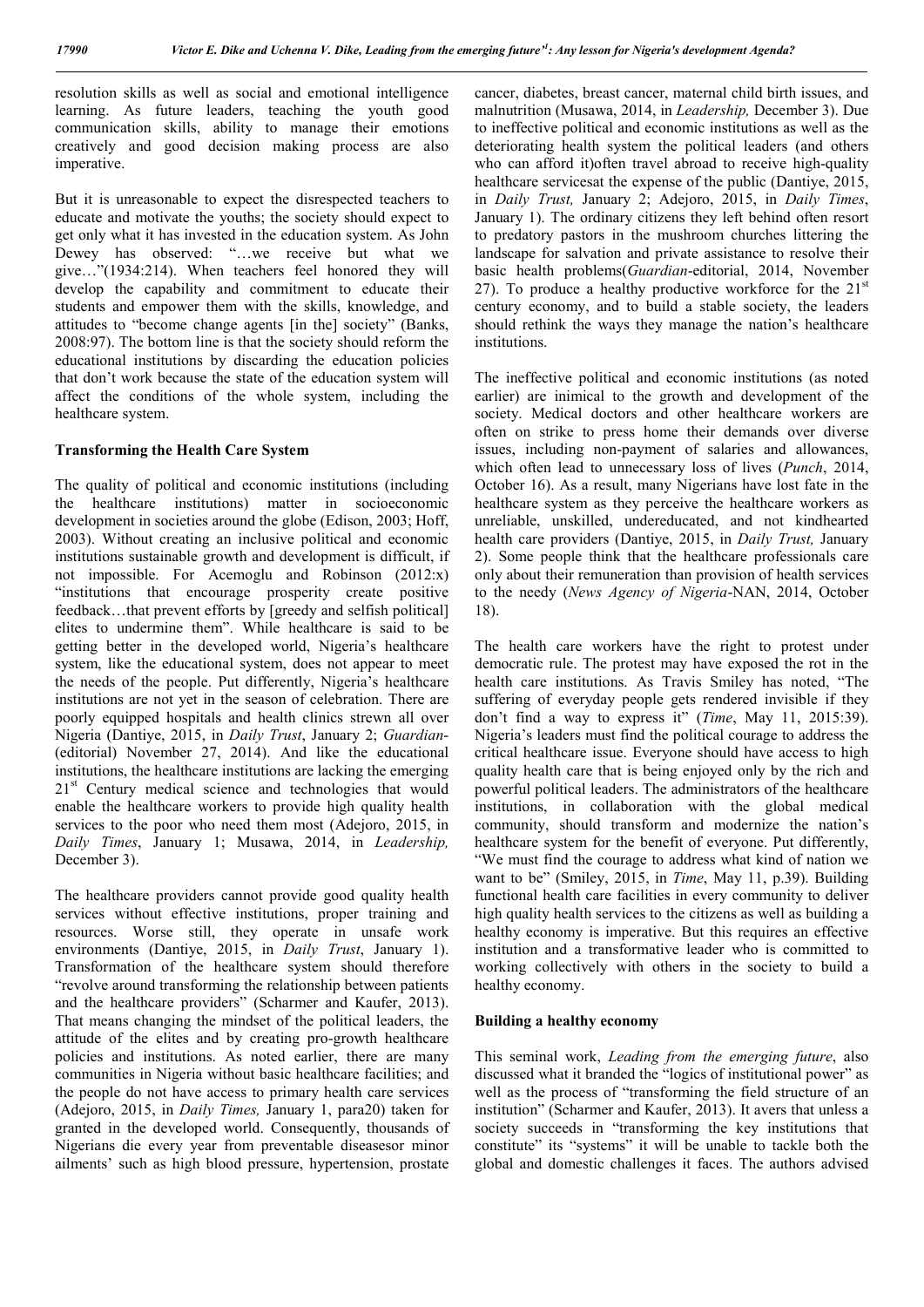that the leaders should, therefore, shift from "ego-to ecosystem awareness-that is, from organizing around special interests to organizing around common intention" (Scharmer and Kaufer, 2013).

For the writers of this article, that means, in essence, that the prevailing ineffective political and economic institutions in Nigeria are known to breed a weak economy, which creates high unemployment and poverty as well as generates sociopolitical uncertainty. Yet, the political leaders of Nigeria do not appear to take the threat to the nation's institutions and national stability seriously as they are mired in their selfish political interest (*The News*, November 11, 2014). Perhaps that is why *Leading from the emerging Future* posits that "In order to meet the challenges of our time, we need to shift our thinking as individuals and as a society" because "Today's economy works as a set of locally embedded and globally interlinked eco-systems" (Scharmer and Kaufer, 2013). It must, therefore, be said without equivocation that Nigeria's economy is not an exception. Nigeria's economy is threatened by poverty and corruption. Many Nigerians appear to have innovative, creative and entrepreneurial skills but the extractive political and economic institutions, unfriendly business environment, and poor leadership that have combined to create weak economy, have not allowed the society to tackle its systemic problems. The sordid situation does not allow for what economic gurus have branded 'creative destruction and innovation' (Schumpeter, 1942).

To build a healthy economy the political leaders of Nigeria must shift their mindsetas it has been done in 'East and South Asia (Singapore, Korea, Japan, China, Taiwan, and Vietnam, and Northern Europe' among other progressive societies (Scharmer and Kaufer, 2013) to enable them invest in the infrastructure and institutions that drive the economy. This will enhance individual and national productivity. Connected with this economic transformation process is that the society must empower the youths with the skills and knowledge to take initiatives, conduct independent inquiry, compete effectively in the global economy, and produce results the society wants (Scharmer and Kaufer, 2013). As Senge (2006:370) has aptly noted, "When… people develop [effective institutions and work collaboratively]…they can be a formidable force for change" in the society.

In reality, "more transparent model of government" is known to focus on "empowering" the "citizens to be entrepreneurial and inventive"(Scharmer and Kaufer, 2013). However, the secret of economic growth, since the time of Adam Smith is specialization. But this is only possible with effective political and economic institutions that will enable Nigeria to train the needed technical manpower to specialize in producing the goods and services the world wants. This goes to say that economic growth and investment in human capital development are inseparable as they complement each other (Ocampo and Vallejo, 2012). This leads to innovation and development both in the developed and developing nations. Also, effective policymaking and implementation will enhance national development and global competitiveness (Siddharthan and Narayanan, November 4, 2013).

One wonders why Nigeria' leaders not adopting and adapting to the new methods of "co-shaping" the nation's "collective future" (Scharmer and Kaufer, 2013) espoused in this seminal work. While Nigeria seems to have a history of democratic elections, it does not appear to have a transparent government and inclusive political and economic institutions, which will engender socioeconomic development. There are always violence, intimidation and electoral fraud during elections. With that chaos would reign with kidnapping for ransom and political murders. Those who can afford it would hire private security personnel for protection. Given what we have gleaned from this book, Nigeria cannot build a healthy economy and lead *from the emerging future* without the leaders shifting from their engrained "ego-system to eco-system awareness both individually and collectively" (Scharmer and Kaufer, 2013). Without institutional transformation of the education and health care system and without tackling the endemic corruption and security challenges the society will remain chaotic and underdeveloped with untold human misery.

### **Corruption, Security and development challenges**

As we have seen, among the forces retarding Nigeria's development include corruption and insecurity. Regrettably, decades after its independence in 1960 many Nigerians still harbor the mentality that public fund belongs to nobody and that any person who has access to public account should divert it to his or her own personal bank account. It is, therefore, a general believe that corrupt has prevented Nigeria from investing its abundant oil wealth in human capital and infrastructural development to enhance the economy for common purpose. In an article "Oil giant that runs on grease of politics" in the *San Francisco Chronicle*, Nigeria was described as a rich nation floating on oil wealth "but almost none of it flows to the people" (Bensinger, March 11, 2007). Due to endemic corruption only a few individuals in the corridors of power are reaping the benefits of the nation's oil wealth. The authors of this article wonder why it is hard for the leaders to tackle the corruption-scandals (Ross, 2014, March 11) that are strewn on the nation's political landscape like straw hut in a hurricane. Another 'blind spots' in Nigeria's sociopolitical and economic development is insecurity.

The *Boko Haram* (a militant *Islamic* group) onslaught(*Punch,*  2014, November 5; Carson, 2015)in the northeast is threatening to destabilize the country. Members of the group have kidnapped more than two thousand (2,000) citizens, mostly women and children, and killed or maimed thousands of others. Nearly two year ago, this group raided and kidnaped schools girls from their dormitory in a small town in the northeast called *Chibok* (*Time,* 2015, May 11, p.12) and the government does not seem to know their where about. The activities of this group have displaced many people and negatively impacted businesses and economic activities in the area. Recently, however, the Nigerian military with support of troops from the neighboring Chad, Cameron and Niger, has intensified efforts to drive away the group from its enclave in a thick forest where it was suspected that the Chibok girls were being held. But many people were disappointed that those rescued from the forest were not the girls (*Time,* 2015, May 11, p.12). Although the president-elect,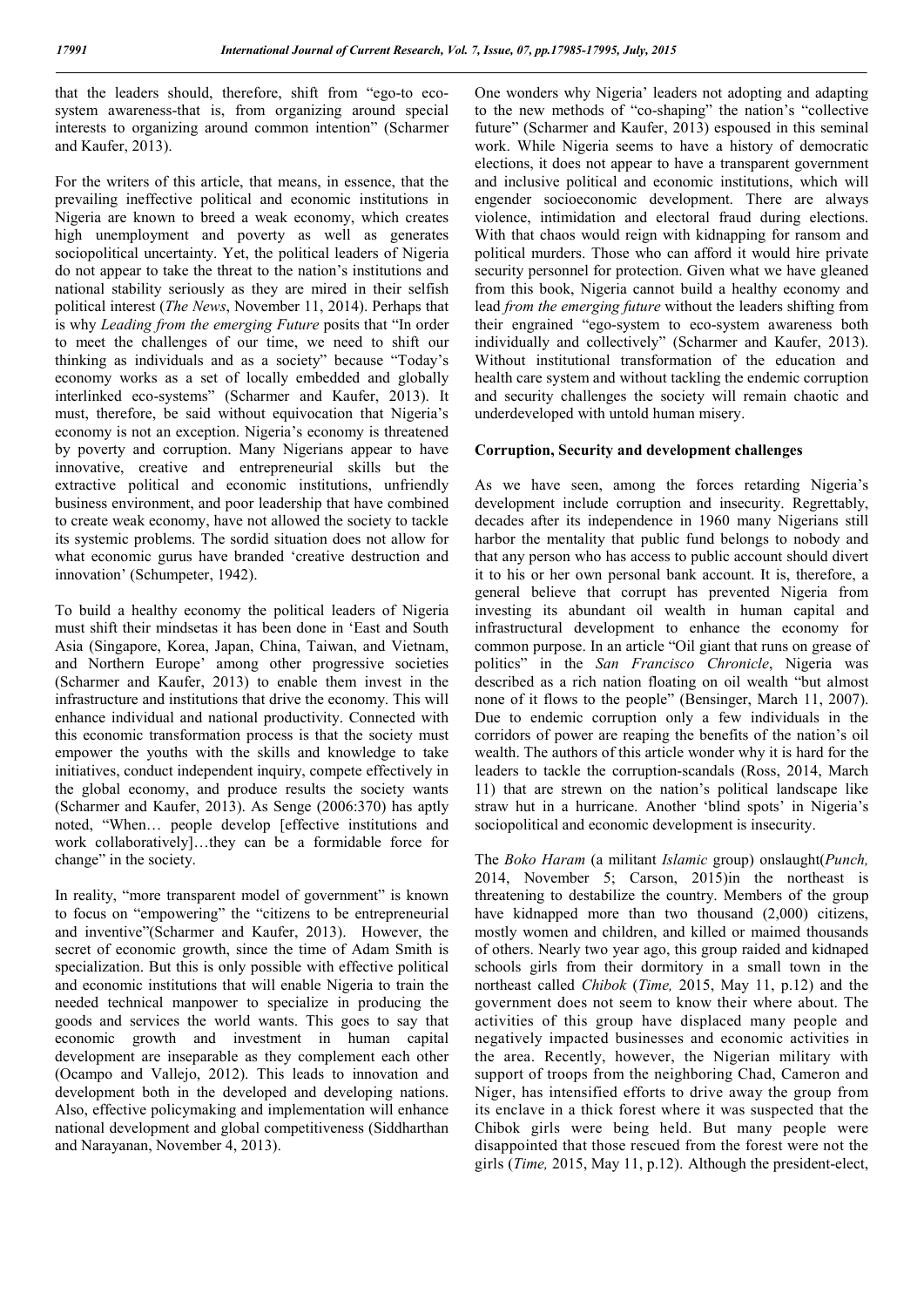Muhammadu Buhari, has made various political statements that he would rescue the girls, obliterate the *Boko Haram* group, tackle corruption, and restore economic normalcy in the society, the citizens seem to have adopted a "wait and see attitude" because he does not appear to be the messiah they have been waiting for.

The political leaders of Nigeria find it difficult to change their mindset and tackle to issue issues facing the nation. As a result, they lack sustainable solution to the insecurity and corruption issues in the society. But they are only good at pointing accusing fingers on everyone else. It is feared by many well-meaning Nigerians, including this writers, that corruption and insecurity problems, if not resolved, could precipitate into a state failure as political instability is known the world over to affect economic activities and hinder socioeconomic development.

#### **Changing Mindset and Behavior**

As we have seen from the change framework of *Leading From the Emerging Future*, when the leader of an organization is shifting, he or she is changing the state of the entity either collectively or individually. It is imperative to note that individual or collective change leads to growth and development. Every person has a mindset, which is the totality of our knowledge, core beliefs, and thoughts that influences our view about ourselves and the world in which we operate (Dweck, December 26, 2007: 6;Mindsets. @ http://www.mindsets.com; also see Davies, January 29, 2015). Put differently, our mindset determines how we receive, process and react to information (Dweck, December 26, 2007). For *Webster's New Collegiate Dictionary* (1980), mindset is "a mental inclination, tendency, or habit; a fixed state of mind" (p.725). But for Dweck (December 26, 2007:6), professor of psychology at Stanford, a set of attitudes need not be so set because they not set or "carved in stone."It has been observed that to lead an organization successfully the leader must shift his or her leadership mindset.

However, changing a person mindset means reframing or changing the person's old self for a new one or changing the person's old way of thinking to new way of thinking see (Anderson, December 2013). All depends on the meaning the person attaches to things around him or her. There are two fundamental types of mindset that everyone has: a "fixed mindset" or a "growth mindset." A fixed mindset is one in which you view your talents and abilities as fixed or that your "qualities are carved in stone" (Dweck, December 26, 2007: 6). That means you are who you are, your intelligence and talents are fixed, and your fate is to go through life avoiding challenge and failure. A growth mindset, on the other hand, is one in which an individual sees his or her mindset as fluid, a work in progress-that our fate is one of growth and opportunity (Dweck, December 26, 2007). A change of mindset is always possible (Dweck, December 26, 2007: 8-13). It is only a death person who does not change or shift his or her mind on an issue. At any given time, any person can change from a fixed mindset to a growth mindset and learn to use a growth mindset to achieve success and happiness. Good leaders as well as good followers need this is the type of mindset for their nations or organizations to grow, develop and thrive as well as for individuals to reach their full potential. As noted earlier, a person's mindset directs his or her action. "The view you adopts for yourself profoundly affects the way you lead your life. It can determine whether you become the person you want to be and whether you accomplish the things you value" (Dweck, December 26, 2007:6). According to Green (2012), developing a growth mindset is 'a chance to grow' or to be successful in what one does.

How does one change his or her mindset? It has been observed that the first step to changing one's mindset is acquiring the right information and utilizing it effectively (Dweck, December 26, 2007; Mindsets @ http://www.mind-sets.com; Davies, January 29, 2015; Jacoby, February 2012). For Dweck (December 26, 2007), one can change from a fixed mindset to growth mindset by learning to hear your fixed mindset "voice" $(p.105)$ ; recognize that you have a choice  $(p.101)$ ; take the growth mindset action (p.124); and practice-acting on positive or growth mindset. To be successful an individual (a leader or follower) must align his or herself with the best people around (a good role model)and model their ways of thinking or reacting to issues. In other words, having a good role model can enable an individual to positively change his or her mindset. An individual (or a leader) can change his or her life by scrutinizing his or her mindset or by looking into the engrained belief-system. Leaders or followers can change their beliefs (or flip their lens around a bit) if they think their belief system is not helping them to move forward. This is because some belief-systems can and do limit a person's activity and progress.

Furthermore, for one to positively change his or her mindset the person has to build the mindset around meaningful goals and vision. And one must always re-examine himself and learn from past experiences why the person is not getting the outcome he or she wants. This will enable the person to discover his or her true voice-what the person is truly good at and direct the mind and heart to those activities. However, for an individual to sustain the acquired positive mindset the person must guard or protect it from being contaminated by bad information, bad habit, or bad belief system from others. Developing talents and skills as well as moving away from a dysfunctional environment can also help a person to change (Jacoby, February 2012; Mindsets. @ http://www.mindsets.com; Davies-ebook-www.SamuelThomasDavies.com).

More importantly, maintaining confidence in oneself is imperative in changing a person's mindset (Dweck, December 26, 2007) and behavior. Always prepare your mindset for change because change is imperative. As *Leading From the Emerging Future* has aptly noted:"In order to meet the challenges of our time, we need to shift our thinking as individuals and as a society" (Scharmer and Kaufer, 2013). Thus, a person cannot change his life without changing his mind.

### **Concluding Remarks**

After exploring the change framework of *Leading from the emerging future* the authors found that there is a remarkable difference between Nigeria's development agenda, the course it has taken over the years, and those of the develop nations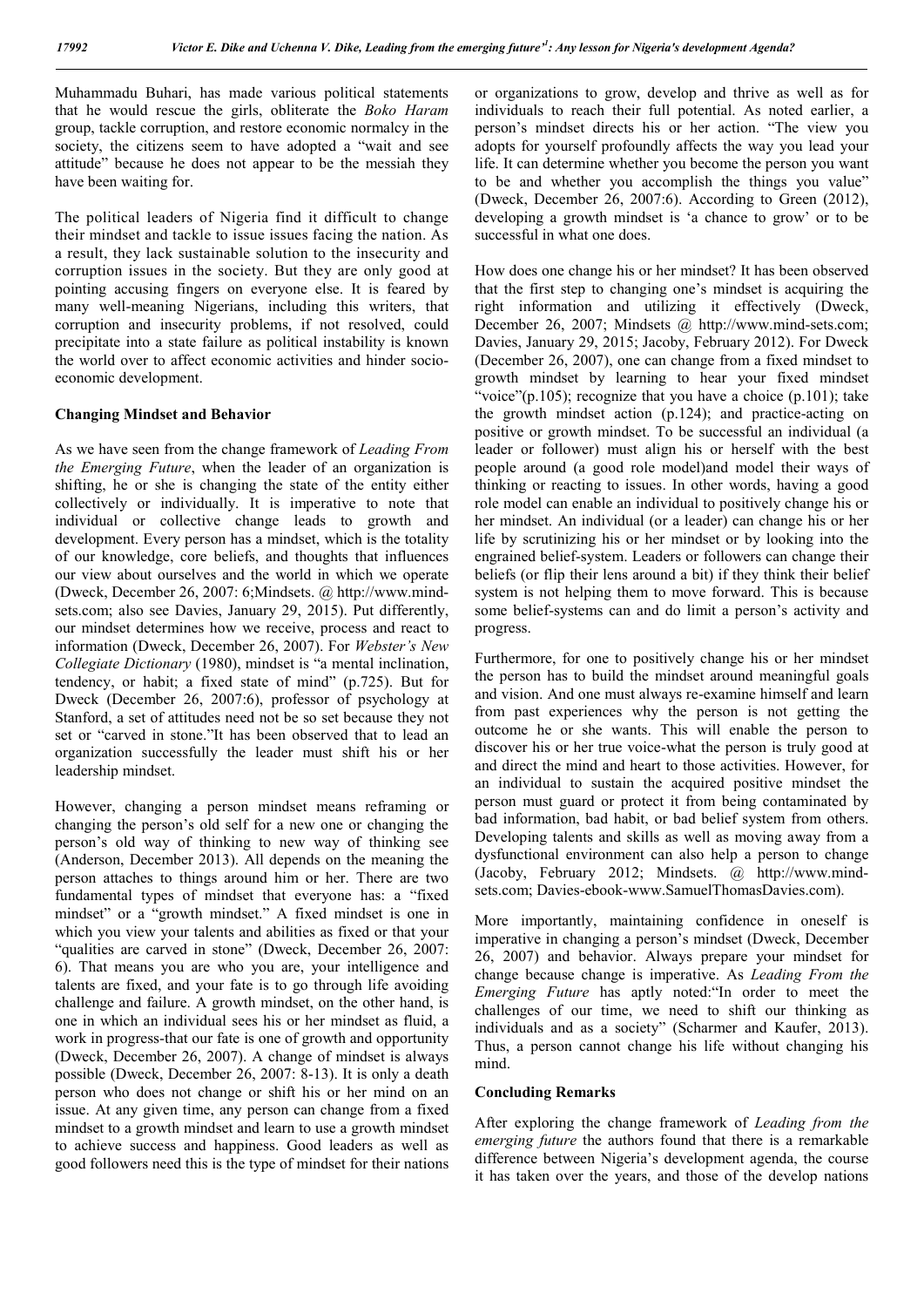analyzed in this book. Although in the opinion of the authors', this article is the initial attempt at exploring how the in-depth analysis of the myriad social, political and economic issues discussed in *Leading from the emerging future* are related to the leadership and development problems facing Nigeria, after reviewing this book's change framework and the activities of the political leaders, it can be said without equivocation that the political leaders can learn new strategies and procedures from this seminal work on how to develop the society and empower the citizen to improve their living conditions. This point of view is dictated by the simple reason that the policy making process has remained under control of the political leaders who have been trumpeting "change" in the society for decades but are lacking the proper mindset (Dweck, December 26, 2007) to transform the society into a viable nation. As we noted from the onset of this article, the leaders are unable to shift their mental models to dismantle the engrained extractive political and economic institutions that are inimical to Nigeria's economic growth and development. Put differently, they are unable to perceive the Nigerian world with new lens and offer better perspectives and insights on how to scale over or get around the obstacles that are dragging Nigerian economy back. They have promised and failed to restructure the institutions and infrastructures that are the foundations for future growth and development of the economy.

Developing a positive mindset by the leaders will change the dynamics in the political economy as well as the living conditions of the citizens. To positively transform Nigeria the political leaders must change their mindset so as to transit from the nation from its $20<sup>th</sup>$  century institutions and infrastructure and methods of operation in to the  $21<sup>st</sup>$  century system. If the political leaders cannot change their mentality they will be unable to build effective inclusive political and economic institutions that will give the people a voice in the political process. Also, they will be incapable of redistributing the nation's oil wealth to trickle down to the people at the grassroots and empower them to alter the quality of attention they give to their actions. As the behavioral dimension of change espoused in *Leading from the emerging future* has noted, "The quality of results produced by any system depends on the quality of awareness from which people in the system operate" (Scharmer and Kaufer, 2013). That is the crux of the matter with Nigeria's development agenda.

Since the political leaders are incapable to improve the performance of the political economy and protect the general interest of the country, it is inconceivable to expect any positive outcome from the system. The political leaders of Nigeria do not appear to lead with integrity as they are not keeping their promises. For the society to move forward, therefore, the political leaders should learn to listen to the people and empower them to serve the cause they care about. They should begin this process by shifting their mental models (Seng, 2006), create inclusive political and economic institutions (Acemoglu and Robinson, 2012), and empower the people to elect (or select leaders) with the courage, political will, and commitment to enthrone positive change in the society. Nigeria needs a political leader with an open mind, an open heart, and an open will (Scharmer, 2007; Seng, Scharmer, Jaworski and Flowers, 2005), to tackle corruption, transform the education and healthcare systems, and invest in the

infrastructure and institutions that will enhance individual productivity and national development, without which the nation will continue to be hamstrung by economic problems, political instability and social crises.

## **REFERENCES**

- 1. Note: The title of this paper is partly drawn from the work of Otto Scharmer and KatrinKaufer 2013. *Leadeing from the Emerging Future: From Ego-system to Eco-system economies*, San Francisco: Barrett-Koehler Publisher, Inc. And the article and analysis builds heavily on the research. Policymakers and those who have assumed or aspiring to assume leadership positions will benefit greatly from this book if used as a part of their leadership development process.
- Acemoglu, D. and Robinson, J.A. 2012. *Why Nations Fail: The Origins of power, prosperity, and poverty*. New York: Crown Publishing Group-a division of Random House, Inc.
- Achebe, C. 1983. *The Trouble with Nigeria*. London: Heinemann.
- Adejoro, L. 2015. "All eyes on universal health coverage, modern medical equipment;" *Daily Times,* January 1; also, available at: http://www.dailytimes.com.ng/article/2015 all-eyes-universal-health-coverage-modern-medicalequipment; accessed January 3, 2015.
- Afolayan, F.O. Nov-Dec. 2014. "A Holistic Review of Public Funding Of Primary Education in Nigeria."*IOSR Journal of Research & Method in Education* (IOSR-JRME), 4(6):68- 74.
- *African Arguments* (*Editor*), January 19. Available at http://africanarguments.org/2015/01/19/nigeria-time-formore-international-community-attention-and-action-byjohnnie-carson/; accessed, January 20, 2015.
- Akor, C. 2014. "Nigerians and the culture of entitlement;"*Africanhadithi.com* (February 11); http://africanhadithi.com/article/1307715934/Nigerians\_an d\_the\_Culture\_of\_Entitlement; accessed January 4, 2015.
- Anderson, B. 2013."Leading into the Future."*Leadership Quarterly*, December 2013.
- Ani, L. 2014. "Buhari's ambition and its annoying sense of entitlement;" in *New Telegraph*, November 19, back page; http://newtelegraphonline.com/buharis-ambition-and-itsannoying-sense-of-entitlement/; accessed Jan 5, 2015.
- Banks, J.A. 2008. *An Introduction to Multicultural Education*  $(4<sup>th</sup> edition)$ . Boston: Pearson Education, Inc.
- Bensinger, G. 2007, March 11. Oil giant that runs on grease of politics/Nigeria is rich but almost none of it flows to the people. San Francisco Chronicle, Available @http://www.sfgate.com/opinion/article/Oil-gaint-thatruns-on-grease-of-politics-2570815.php.
- Blankstein, A.M. 2010. *Failure is Not an Option: 6 Principles for making students success the only option* (second edition). A joint publication: Crowin, Hope foundation, National Education Association (nea): Thousand Oaks, California.
- Bodhi, B. 2000.*A Comprehensive manual of Adhidhamma*. Seattle: BPS Pariyatti.
- Bolman, L.G., and Gallos, J.V. 2011.*Reframing Academic Leadership.* San Francisco, CA: John Wiley &Sons, Inc. Books - an imprint of the Random House Publishing Group.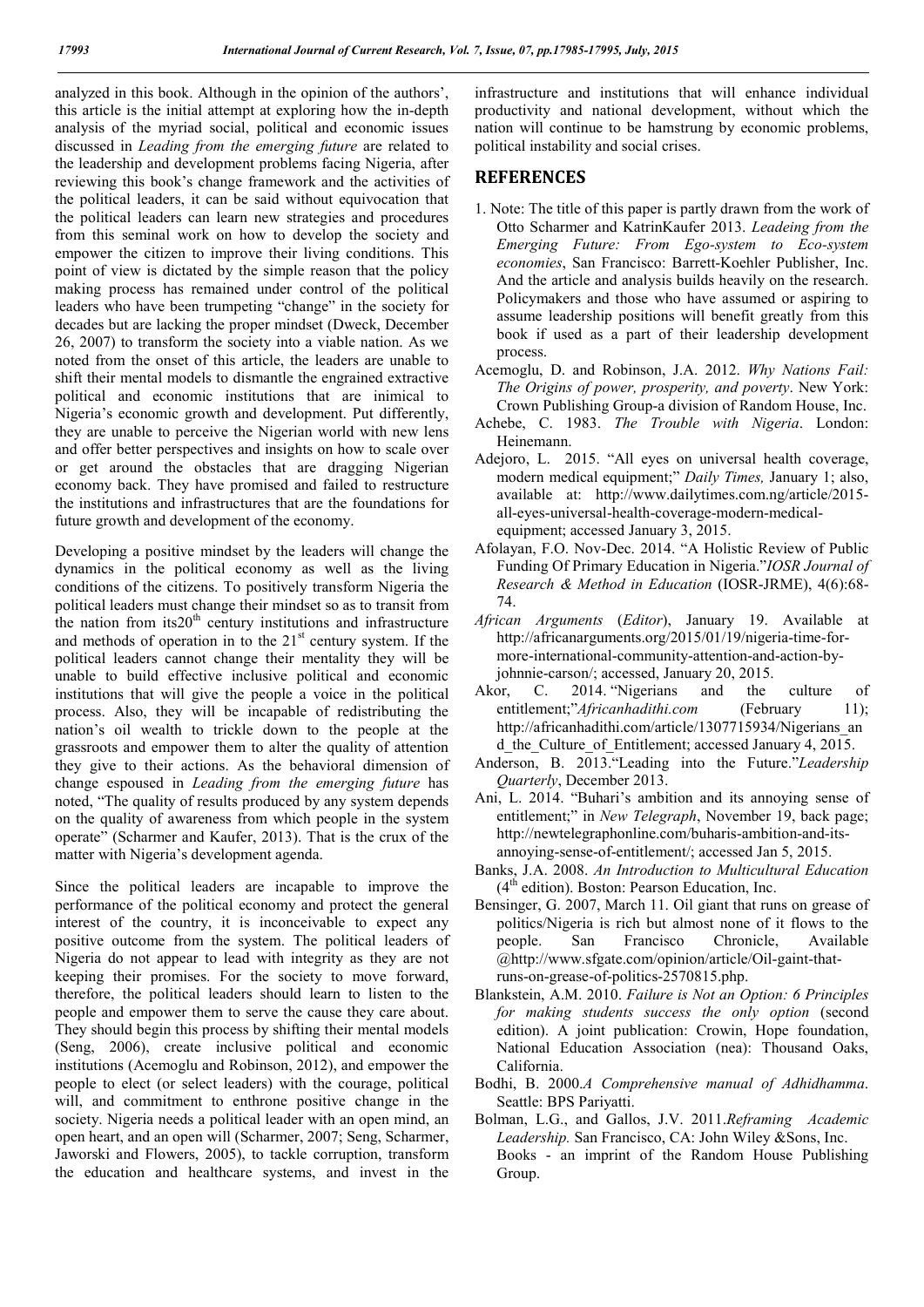- Bucknell, D. 2011, April 12. "The difference between a strategy, a plan, and a process."*Global Intellectual Property Strategy,* April 12; http://duncanbucknell.com/ 2013/04/12/the-difference-between-a-strategy-a-plan-anda-process/; accessed November 30, 2014; Para3.
- Burns, G.M. 1978. *Leadership*. New York: Harpers & Row.
- *Business Day* (*editorial*) 2014. "Rate of Job creation insufficient to tame Unemployment in Nigeria," September 12, 2014. See http://businessdayonline.com/2014/09/rateof-job-creation-insufficient-to-tame-unemployment-innigeria /#.VG-BiyLF9uI;accessedNovember 21, 2014, Para3.
- Carson, J. 2015. "Nigeria: Time for More International Community Attention and Action – By Johnnie Carson."
- Cullen, M. 2011, May 17. "Mindfulness-Based Interventions: An Emerging Phenomenon."*Springer Science,* DO1 10.1007/s12671-011-0058-1; accessed November 22, 2014.
- Dantiye, S.I. 2015."Nigeria: Strike-Nigerians at the mercy of health workers, doctors," *Daily Trust,* January 2.
- Davies, S.T. (ebook, n/d). *Unhooked: How to Break Bad Habits and Form Good Ones that Stick.* (a-90 page e-book)
- www.SamuelThomasDavies.com. http://www.samuelthomas davies.com/wp-content/uploads/2014/12/Unhooked-

PDF.pdf

- Davies, S.T. January 29, 2015. 'Do You Have a Fixed Mindset? Here's How to Change It.' *The Weekly Newsletter;* available @ http://www.samuelthomasdavies. com/mindset/
- Davis, D.M. and Hayes, J.A. 2011. "What are the benefits of mindfulness? A practical review of psychotherapy-related research."*Psychotherapy* 48(2):198-208.
- Dewey, J. 1934. *Art as Experience.* New York: Perigee Books.
- Drucker, P.F. August 23, 2010. *The Drucker Lecture: Lessons on Management, Society, and Economy* (edited and with Introduction by Rick Wartzman). New York: Mc GrawHill, p.173.
- Dweck, C.S. December 26, 2007. *Mindset: The New Psychology of Success* (Paperback). New York: Ballantine
- Dyson, J. 2014. "Dissolving Conflict through Reframing."*Area of Entrepreneurs Leadership*, November 16. See alsohttp://areaofentrepreneurs.com/?p=501; accessed November 22, 2014.
- Edison, H. 2003. Test the links: How strong is the links between institutional quality and economic performance? *Finance & Development,* 40(2), 35-37.
- *Education Advocate,* 31(5):12; also, available at www.nea.org/thoughtandaction.
- Freeman, C. 2014. "UK-trained doctor who died to save Nigeria from Ebola," *The Telegraph*, 26 October; also seehttp://www.telegraph.co.uk/news/worldnews/ebola/111 87612/UK-trained-doctor-who-died-to-save-Nigeria-from-Ebola.html; accessed November 16, 2014.
- Germer, C.K., Siegel, R.D., and Fulton, P.R. 2005.*Mindfulness and psychotherapy*, New York: Guilford Press.
- Goleman, D. and Senge, P. 2014, July 31. *The Triple Focus: A New Approach to Education* [*Kindle Edition*]*,* Florence, MA: More Than Sound
- Green, G. 2012. 'The Right Mindset for Success.'Available @ https://hbr.org,2012/01/the-right-mindset-forsuccess.Accessed May 7, 2015.
- Greenleaf, R.K. 2002, November.*Servant Leadership: A Journey into the Nature of Legitimate Power of Greatness*  $(25<sup>th</sup> Edition)$ . Mahwah, New Jersey: Paulist Press.
- *Guardian* (editorial) 2014."The health workers strike," November 27.
- Heifetz, R.A., Grashow, A., and Linsky, M. 2009. *Adaptive Leadership: Tools and Tactics for changing your organization and the world.* Boston, Mass: Harvard Business Press.
- Hoff, K. 2003. Paths of institutional development: A view from economic history. *The World Bank Research Observer,* 18, 205-226.
- Hunter, J.C. 1998, September 1. *The Servant: A Sample Story about the True Essence of Leadership* (First Edition). New York: Crown Business-an Imprint of the Crown Publishing Group.
- Jacoby, J. February 2012.'Influencing Mindset and Behavior Change.'*EJ-Emergent Journal*-http://blog.emergent consultants.com/2012/02/13/the-connection-betweenmindset-and-behavior-change/
- Kahane, A. 2005.*Solving Tough Problems*. San Francisco: Berrett-Koehler.
- Kezar, A. and Maxey, D. 2014, November. "Faculty Matter: So why doesn't everybody think so?" *NEA Higher*
- Kouzes, J.M. and Posner, B.Z. 1995. *The Leadership Challenge: How to keep getting extraordinary things done in organizations*. San Francisco, CA: Jossey-Bass Publishers.
- Maqueda, M. 2014. "The Leadership of the future: grounded in mindfulness and service," in *Kunu Project*, April 18, para 1. Also seehttp://kunu.cc/2014/04/18/the-leadership-of-thefuture-grounded-in-mindfulness-ans-service/; accessed November 21, 2014.
- Mindsets. See 'How to change your mind-set.' Available @http://www.mindsets.com/html/mindset/how\_to\_change\_ your\_mindset.htm
- Mintzberg, H. 1994. *The Rise and Fall of Strategic Planning*. New York, NY: The Free Press.
- Moore, B. 2012, July 20. "Mindfulness and the Bottom Line: Five Benefits of Mindful Leadership."See
- Musawa, H. 2014. "HIV & AIDS: a challenge yet uncompleted;" *Leadership*, December 3; also available http://leadership.ng/columns/392662/hiv-aids-challengeyet-uncompleted.
- *News Agency of Nigeria* (NAN) 2014. "Activities at Lagos Federal Government Hospitals Stalled as Health Workers Continue Strike," October 18.
- Northouse, G. 2007. *Leadership Theory and Practice*  (3rdedition). Thousand Oak, London, New Delhi: SAGE Publication.
- Ocampo, J.A. and Vallejo, J. 2012. "Economic Growth, Equity and Human Development in Latin America," *Journal of Human Development and Capabilities: A Multi-Disciplinary Journal for People-Centered Development*, 13:1, 107-133, DOI: 10.1080/19452829.2011.637395
- *Punch* 2013. "2013: The Year of ASUU," December 31.
- *Punch* 2014. "Health workers begin nationwide strike today," October 16; also, see OlufemiAtoyebi, http://www. punchng.com/news/health-workers-begin-nationwidestrike-today/; accessed November 26, 2014.